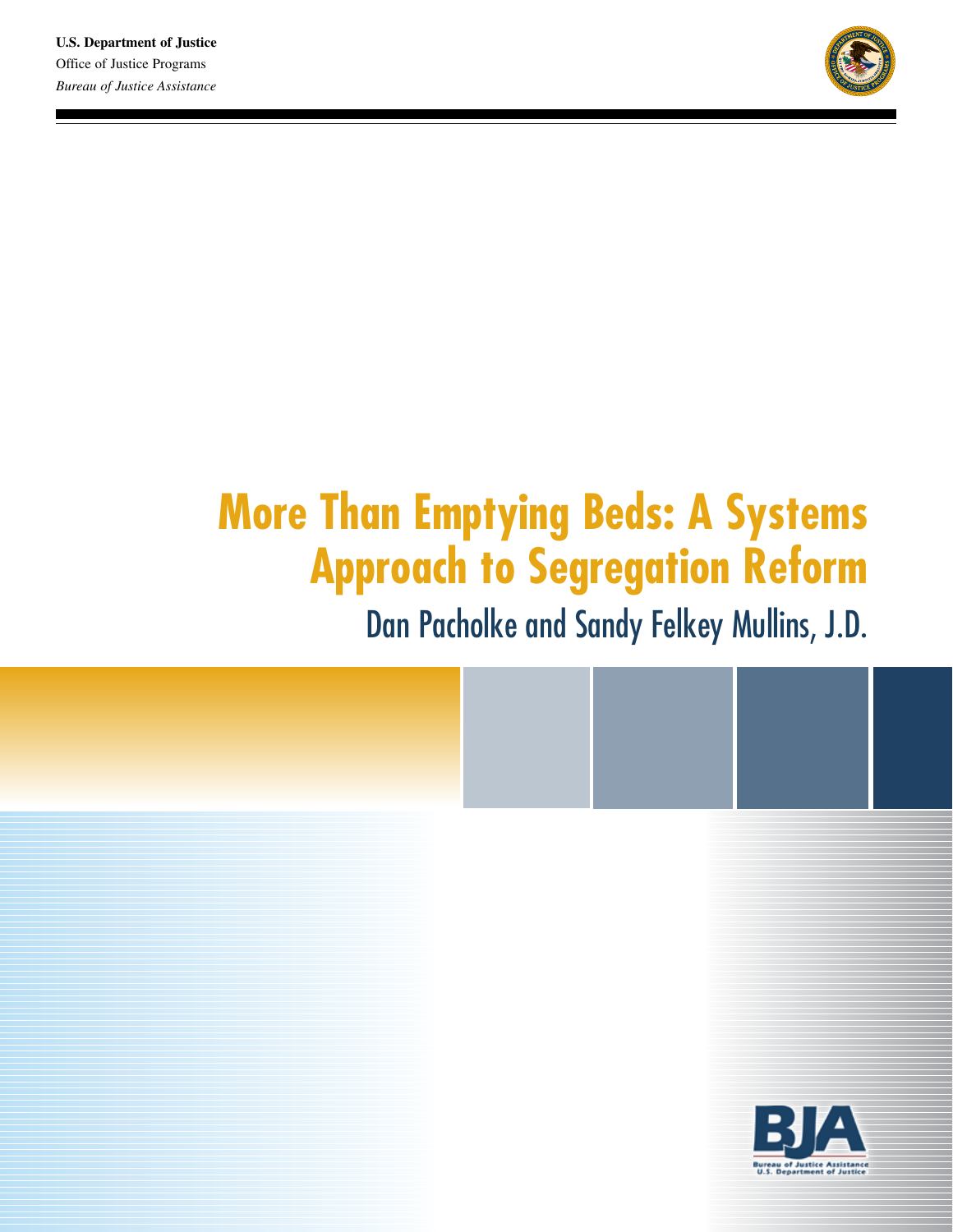U.S. Department of Justice Office of Justice Programs 810 Seventh Street NW Washington, DC 20531

> Loretta E. Lynch *Attorney General*

Karol V. Mason *Assistant Attorney General*

Denise E. O'Donnell *Director, Bureau of Justice Assistance*

Office of Justice Programs Innovation • Partnerships • Safer Neighborhoods *www.ojp.gov*

> Bureau of Justice Assistance *www.bja.gov*

> > NCJ 249858

The Office of Justice Programs (OJP), headed by Assistant Attorney General Karol V. Mason, provides federal leadership in developing the nation's capacity to prevent and control crime, administer justice, and assist victims. OJP has six components: the Bureau of Justice Assistance; the Bureau of Justice Statistics; the National Institute of Justice; the Office of Juvenile Justice and Delinquency Prevention; the Office for Victims of Crime; and the Office of Sex Offender Sentencing, Monitoring, Apprehending, Registering, and Tracking. More information about OJP can be found at www.ojp.gov.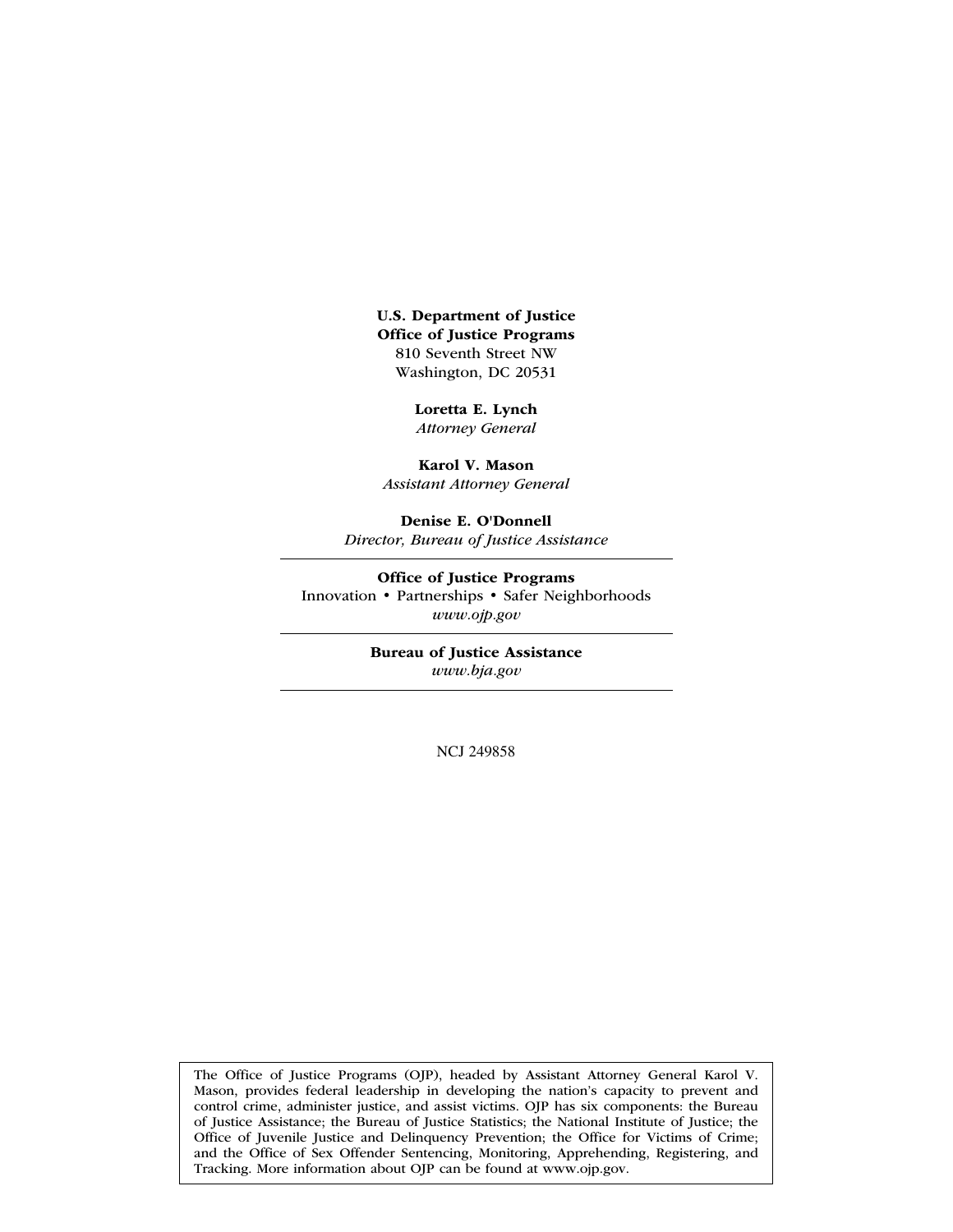## DIRECTOR'S MESSAGE

The overuse of restrictive housing — also commonly called segregation, solitary confinement, or isolation — in America's prisons and jails is an idea whose time has come. President Barack Obama recently commented, "In our criminal justice system, the punishment should fit the crime — and those who have served their time should leave prison ready to become productive members of society. How can we subject prisoners to unnecessary solitary confinement, knowing its effects, and then expect them to return to our communities as whole people? It doesn't make us safer. It's an affront to our common humanity."

Well before restrictive housing hit the headlines, Washington state was blazing a trail. The success of the Washington Department of Corrections' efforts to reduce segregation and improve conditions in a safe and smart way was a key example on which the U.S. Department of Justice relied to formulate the guiding principles in its *Report and Recommendations Concerning the Use of Restrictive Housing*, the release of which President Obama announced in his January 25, 2016 statement.

BJA has also looked to the success of Washington state to inform our efforts. Starting in 2013, BJA has supported a number of jurisdictions to undertake reforms. In partnership with the Crime and Justice Institute and the Vera Institute of Justice, BJA has supported data-driven reforms to restrictive housing states — Nebraska, North Carolina, Oregon, and South Dakota — as well as local jurisdictions — Bernalillo County, New Mexico, Middlesex County, New Jersey, and New York City.

Now, more than ever, government leaders need a roadmap such as this to develop safe alternatives to solitary confinement. I am grateful to the authors for sharing their thoughts and experiences because this publication will help state and local government leaders do just that.

Denise E. O'llonnell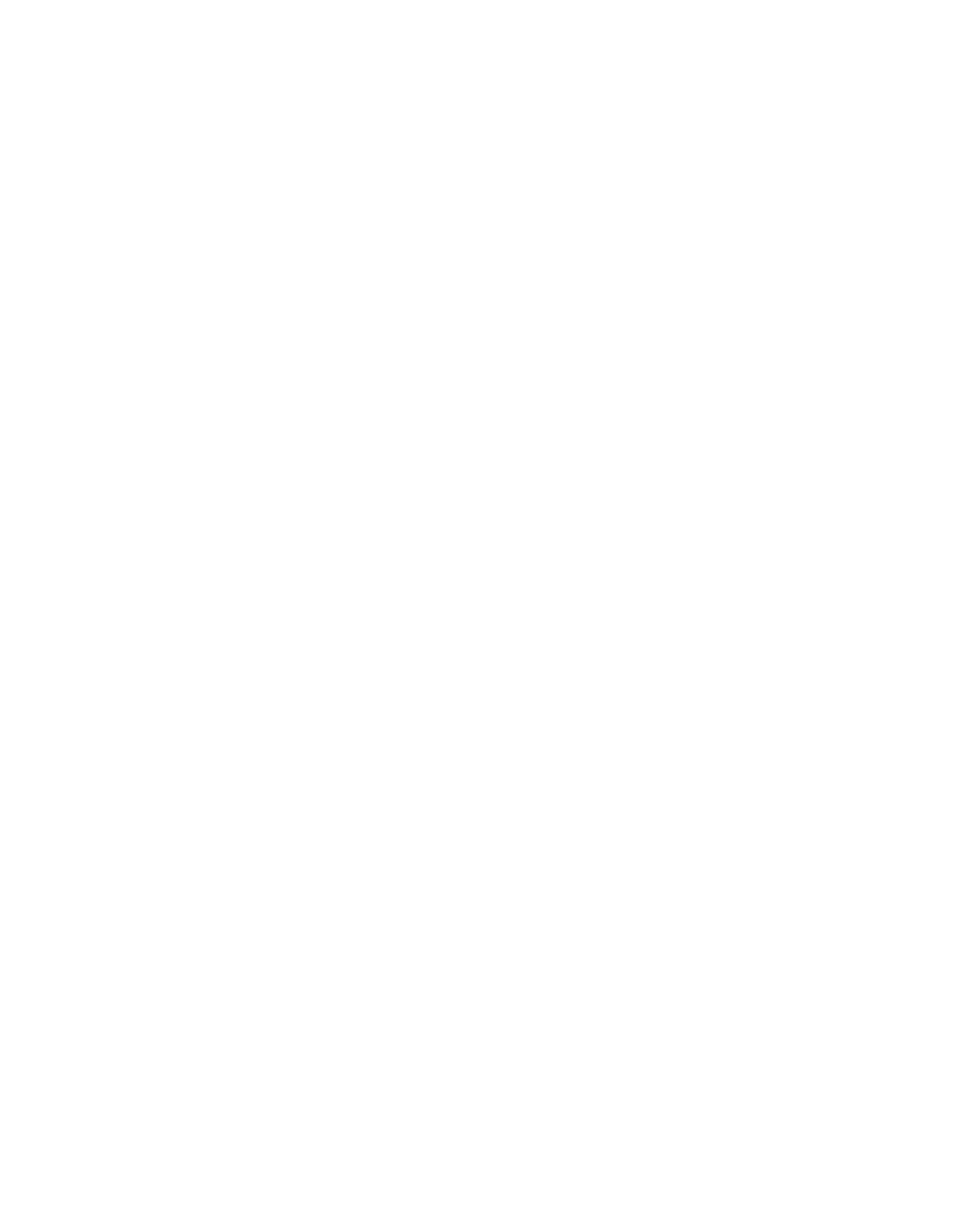# More Than Emptying Beds: A Systems Approach to Segregation Reform

**Dan Pacholke and Sandy Felkey Mullins, J.D.**<sup>1</sup>

R estrictive housing, sometimes referred to as solitary confinement, administrative segregation, or simply segregation, typically consists of placement of an individual in a solitary cell for up to 23 hours a day, with only an hour out of the cell to shower or for solo recreation. It is essentially a prison within a prison, where individuals who presumably cannot safely be housed in the general population are placed for some period of time. Although there are occasions when restrictive housing may be the best tool we have to ensure the safety of inmates, staff, and the public, our experience shows that, with a systems approach, it is possible to reduce the numbers of people going into restrictive housing, create rehabilitative alternatives, ensure an accountable and consistent process for placement and release decisions, improve conditions for those who are placed in restrictive housing and for those who work there, and facilitate successful exit from those placements.

Deciding who is kept in these units and for how long has traditionally been at the discretion of each prison facility's administration or disciplinary hearing officers within the parameters established in that system's policies. Practices vary from system to system and from facility to facility.

Consistent evidence suggests that segregation can be detrimental to the physical, psychological, and behavioral health of those placed in these conditions. Increasingly, courts, policymakers, media, and advocacy groups are questioning these practices as violations of constitutional and human rights. As a result, federal and state governments are requiring correctional systems to examine their segregation policies, practices, and protocols and calling for its reduced use, or even elimination in certain cases.

Correctional systems are challenged in this call to action as, to date, there has been little guidance on how to implement segregation reform while also maintaining safe prisons. Segregation has been and will continue to be a tool that is necessary to manage legitimate safety concerns. Reforms in the use of this practice will only be successful if the safety of inmates and staff is maintained or improved in the process. To impact the health and well-being of people under

1. Dan Pacholke is the former Secretary of the Washington State Department of Corrections and served with the department for thirty-three years. He is the co-author of *Keeping Prisons Safe: Transforming the Corrections Workplace*. Sandy Felkey Mullins is the Senior Policy Advisor on Public Safety and Government Operations to Governor Jay Inslee and the former Director of the Office of Executive Policy at the Washington State Department of Corrections.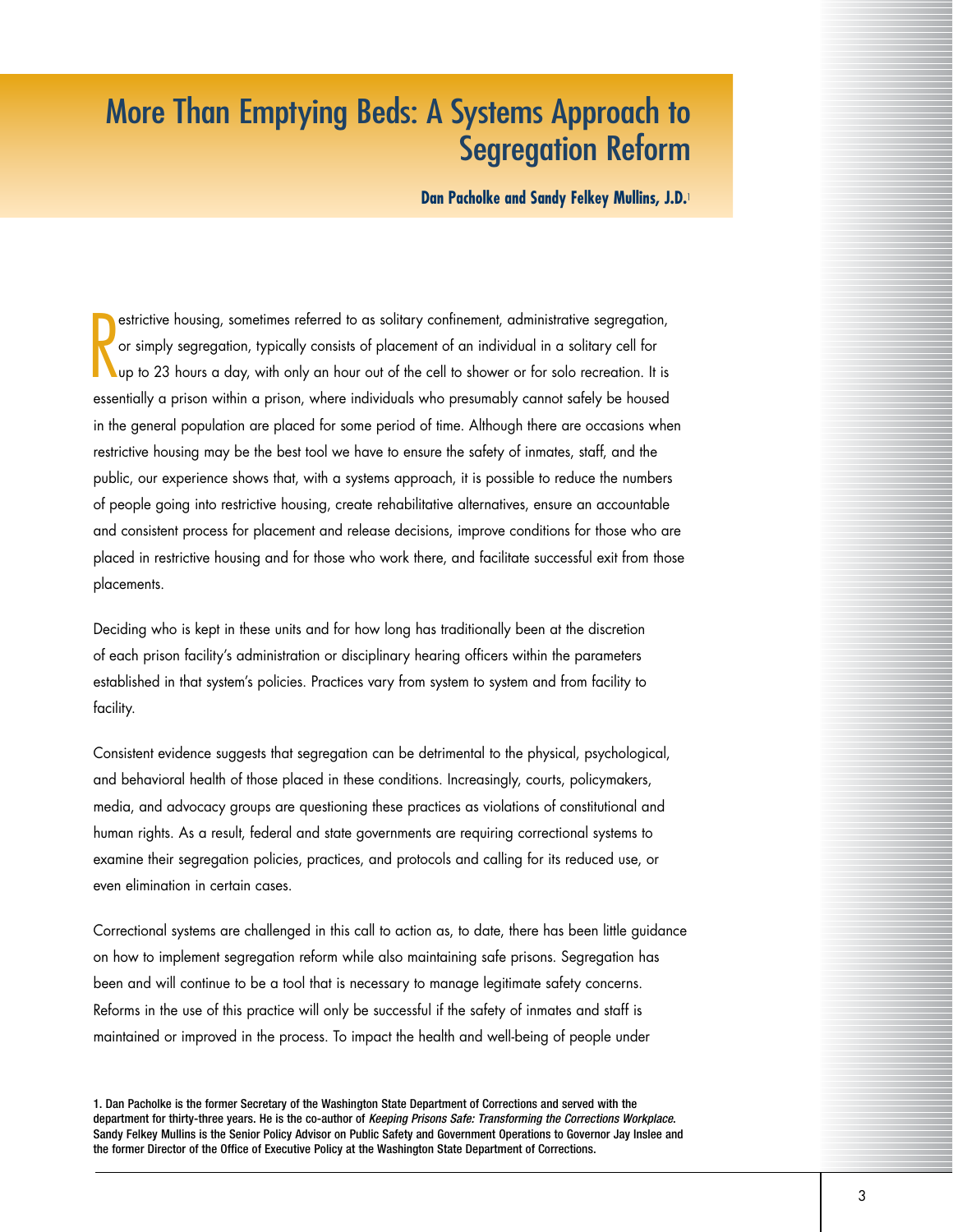correctional control, reducing the use of segregation on its own by only "emptying beds" is of limited value. To make an impactful change, a systems approach to this complex issue is essential. This policy brief shares lessons from the systems approach to reform undertaken by the Washington Department of Corrections (WADOC) that began more than a decade ago and continues to the present day.

#### Measuring Success

Reducing the number of inmates in segregation and reducing their length of stay are two important measures, but these should not be the only goals. It is critical that those who are doing the reforming and those who are monitoring results understand that success is not just about reducing numbers. Reducing numbers could be as easy as relocating inmates out of state, forcing individuals who feel unsafe into the general population, or instituting more frequent unit lockdowns. Focusing solely on reducing the numbers of inmates in segregation and their length of stay can result in increased violence, leading to prisons that are less rather than more humane.

To make progress that is sustainable, a correctional system must aim for appropriate interventions and look at a broader and more interrelated set of indicators that include data on violence. Moreover, a system seeking to reform its use of segregation should not focus on data only in specific units or facilities. Its facilities and units are interconnected, and changes in one area impact the others. Thus, changes in units and facilities that do not include segregation beds can be leveraged to decrease the use of segregation.

A system should establish core metrics that measure the number of inmates in segregation and their average length of stay. It must know how many inmates are in segregation, and for how long, not only for purposes of reform planning and evaluation but also to gauge the legitimacy of its own segregation practices. Ongoing conversations need to occur about those inmates who require prolonged placement in segregation. Realistic goals must account for the likely outcome that, as the total segregation population decreases and restrictive housing is reserved for more serious violations, the average length of stay likely will increase, as has been the case in Washington state (see figure 1). Just as a prison system has interrelated functions, key metrics are interrelated. Understanding how they are interrelated can help put into context what at first may appear to be surprising results.

Reforming the use of segregation is akin to reforming the use of incarceration in general as a means to increase public safety. It requires multiple strategies when looking at who goes into prison (inflow); how long they stay and what happens while they are there (process); and how and under what conditions they are reintegrated into the general population (outflow).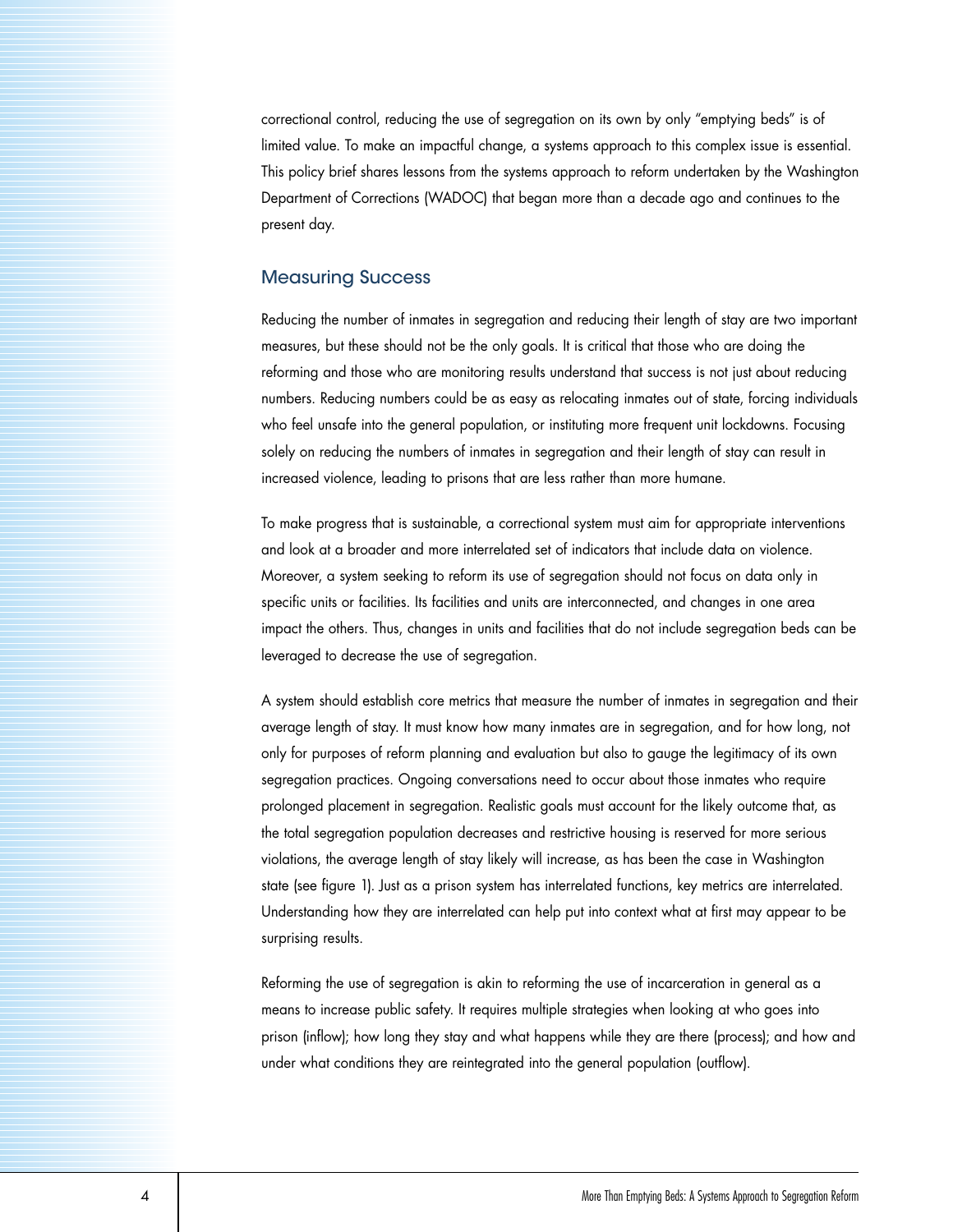

Figure 1. Comparison of Average Daily Population in Segregation with Average Length of Stay (as of September 30, 2015)<sup>2</sup>

#### Inflow

Individuals in segregation typically fall into one of three categories: mentally ill, aggressive, or those fearful for their own safety. Inmates may not fall cleanly into these categories; for example, aggression can be used to mask fear or can be a symptom of mental illness — nevertheless, it is a helpful distinction when evaluating a system.

**Track violence throughout the prison system.** Start with data on violent events, including who committed the violent act, where it occurred, and what kind it was. Distinguish which violent acts are more serious — such as incidents involving multiple inmates, weapons, and serious injury or hospitalization. Also, knowing who committed the violent act and where it occurred allows for a more in-depth analysis of why the violent act was committed in the first place. The "who" and "where" may be of equal importance. For example, does the inmate have documented mental health issues or were they housed in a mental health unit? Similarly, is the inmate gang-affiliated or in a high-security unit?

By looking at the pathways that lead inmates to be placed in segregation, an agency can begin to *deter* the behavior that leads to segregation placement and identify more effective responses.

2. Figure created October 29, 2015 by Department of Corrections, data Analytics. Source: OMNI Custody Facility Plan, Data as of September 30, 2015.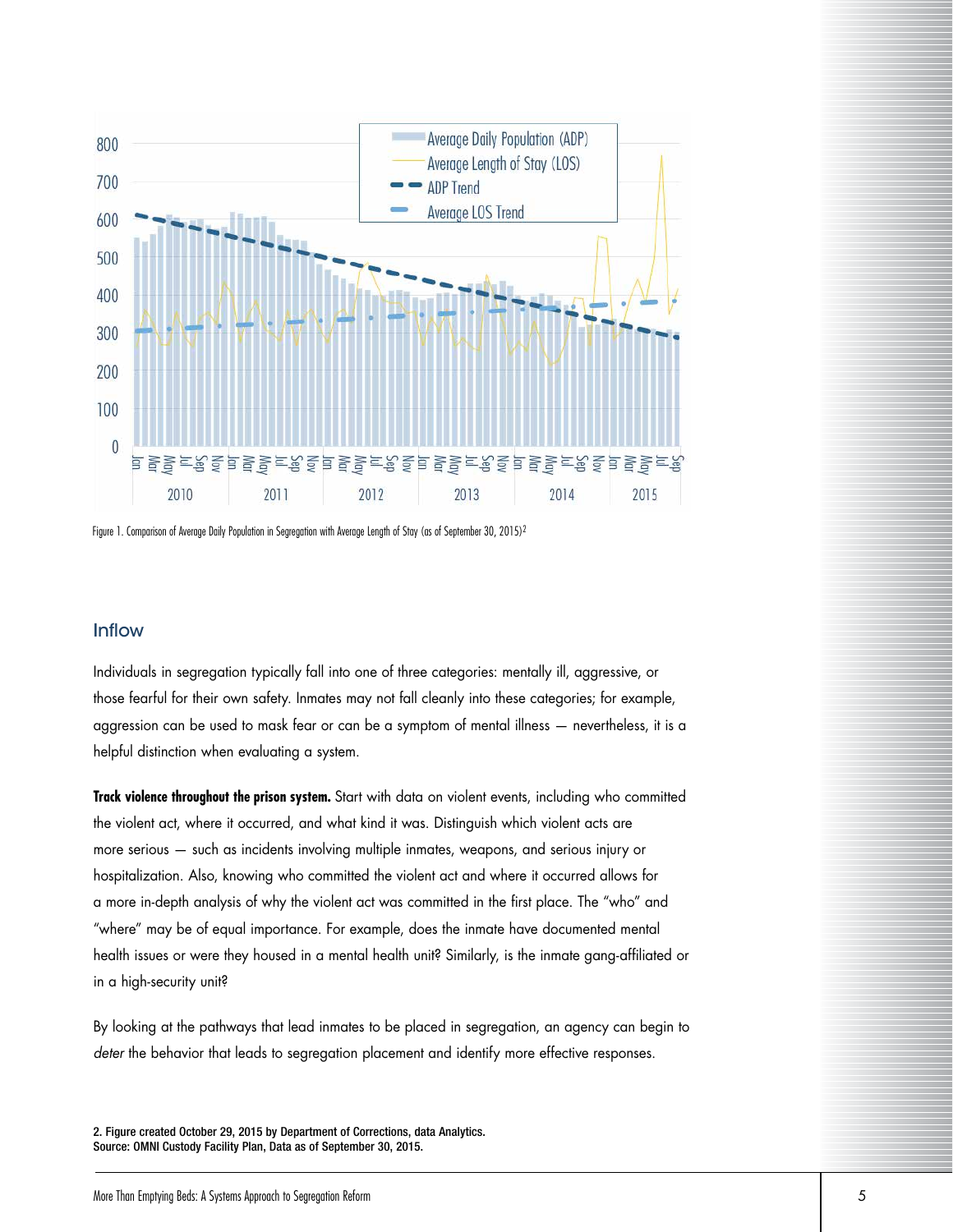In the Washington State Department of Corrections (WADOC), deterrence was approached from two angles. First, WADOC identified and implemented strategies to reduce violent behavior in the general population. Second, and as important, the department placed inmates — who otherwise might have been in segregation for protective custody — into a facility where they could reside without losing privileges and without fear for their own safety.

In WADOC, as in all correctional systems, each prison has different patterns of behavior and cultural norms. The highest security facilities typically place more inmates in long-term segregation more often than lower security facilities. For higher security facilities with higher proportions of violence-prone inmates, a group violence reduction strategy based on the "Operation Ceasefire" deterrence model helped reduce violent acts and, consequently, the number of inmates on longterm segregation. This approach is still new, but it appears to be effective. In Washington state, this model is used only in the highest security facilities. In the model's first year of implementation at its pilot facility, assaults against staff, the use of weapons, and multi-man fights were reduced by 50 percent.

While addressing violent behavior, WADOC found that there was also a great need for "safe harbors" within the prison system. A safe harbor is essentially a specialized unit or facility that houses inmates who would benefit from protective custody (in a general population setting) or houses a specific subset of inmates and offers specialized programs to meet their needs, whether for sex offender treatment, age (i.e., young or elderly inmates), or intellectual or mental disability. These units/facilities reduced the potential for victimization of inmates while lowering the violence levels within the system.

For inmates with mental illness, placements in secure treatment units, as alternatives to segregation, provide the focus on treatment that this population requires. In addition, expanded training for custody staff helps them communicate more effectively with this special population, reducing infractions by recognizing their unique issues and responding more appropriately. WADOC also changed its disciplinary policies to remove behaviors associated with mental illness, such as self-harm, from the list of infractions, and further reduce the use of segregation to manage these behaviors.

#### Process

Reviewing the processes by which it is determined who stays in segregation and for how long, and what happens once individuals are there are also key elements to system reform.

#### **Centralized Decision Making**

Defining a consistent and highly centralized approach to deciding who receives longer term segregation placement is critical. The levels of authority for administrative and disciplinary hearing officers must be reviewed. No one person should have this authority.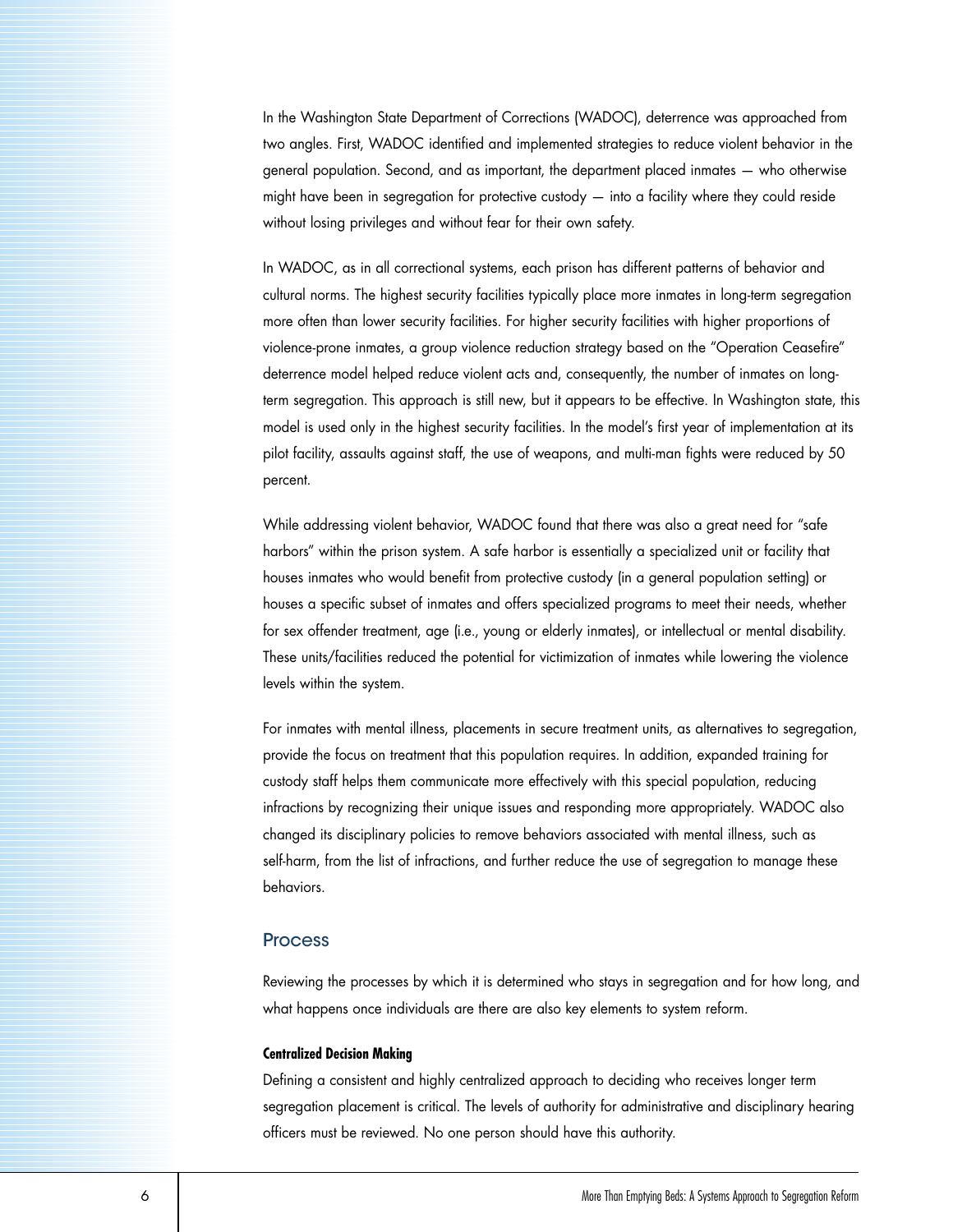The length of placement and legitimacy of the process used to impose terms of segregation should also be analyzed to ensure that it is parsimonious and applied in order to shape behavior — to improve safety rather than to simply punish. The Hawaii's Opportunity Probation with Enforcement (known as HOPE) or "swift and certain" model provides insight into how basic operant-conditioning concepts can be applied to correctional sanctions to improve outcomes. A correctional system should start with the assumption that disciplinary segregation should continue for no longer than 30 days, as is the case in WADOC. Cases that might require longer stays than this should go to a multidisciplinary committee in the agency's central office and include operational and mental health experts as committee members. A correctional system should also operate on the assumption that long-term segregation should not be used as punishment but, rather, be reserved for the few inmates who require incapacitation to ensure safety.

Centralizing the authority for long-term placements helps ensure that only the most egregious acts will result in long-term segregation stays. It also helps departments of correction ensure that segregation placements are applied consistently for similar behaviors. Anything short of centralization allows the individual facility, and sometimes individuals, to make judgments concerning which behaviors deserve long-term segregation placement. Decentralization leads to inconsistency which, in turn, may increase the number of people required to serve longer sentences as well as reducing the legitimacy of the system as a whole.

#### **Segregation Programming**

Congregate programs for inmates in segregation reduce the impact of being in segregation as they mitigate the experience of solitary confinement. They offer inmates a way to think about their placement and use the time to work on the behaviors that led to their segregation placement. Through the use of structured programming, inmates placed in segregation are not simply being isolated and unengaged but are expected to use this time as an opportunity to change their behavior by participating in programming and practicing prosocial interactions with others.

In WADOC, congregate programming allows small cohorts of inmates to interact with each other and with staff. These programs also offer physical security, through specially designed chairs, that allow inmates to participate in programs in an environment where they can feel safe from others as well as themselves. Programs in segregation offer choice in an environment in which inmates usually have very few choices. Such interaction enables inmates to understand and practice behaviors that are required of them in order to get out of segregation and, at the same time, reduce long periods of isolation with structured interaction with others. Another important benefit is that staff will quickly see these classes as an opportunity to further evaluate and influence the behaviors of the inmates.

WADOC's earliest work in programming for inmates in segregation began more than a decade ago with a specialized program that identified and targeted chronic recidivists — those inmates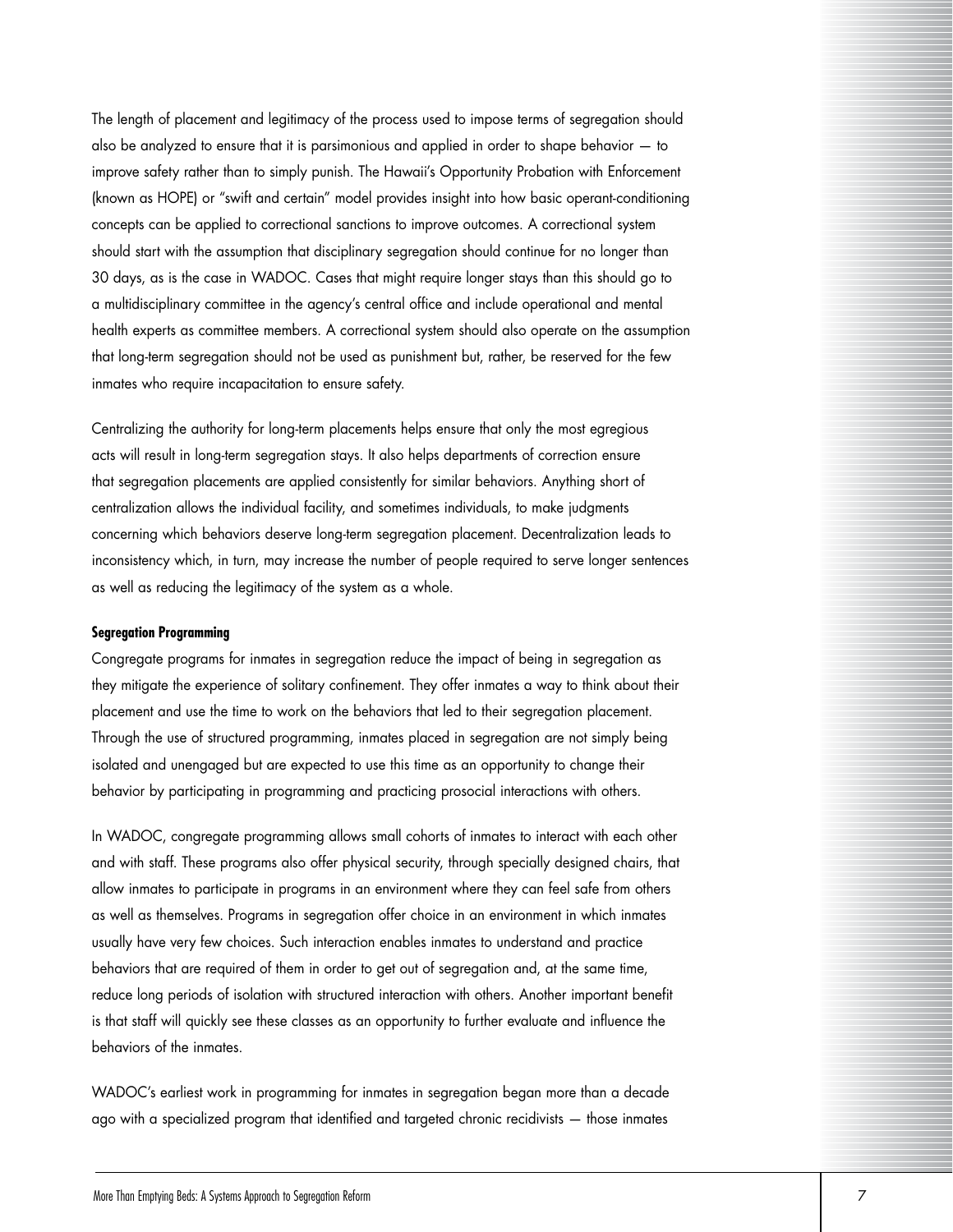who cycle in and out of segregation due to their behavior. This program, which continues today, is highly effective at breaking this cycle, enabling these inmates to successfully transition to and stay in the general prison population.

#### **Supporting Staff**

Staff training is key to reducing inmates' acting-out behaviors while in segregation. Motivational interviewing, core correctional practices, and the appropriate use of incentives and disincentives will result in reduced violation behaviors and acts of self-harm. As this training has been implemented in WADOC, it has led to improved communication and appropriate methods of disincentives and positive reinforcement. Staff witness changes in the inmates' daily routines and their interactions with other inmates. These changes will decrease negative behavior on the unit and reinforce the concept that how inmates are treated has an impact on how they treat staff. In addition, as mentioned earlier, training regarding the signs and symptoms of mental illness can help custody staff identify and communicate more effectively with these inmates.

The ultimate outcome will be a safer environment for staff and inmates. The new tools and skills learned by staff will assist them in becoming more interactive and conversational, even through steel doors. This further assists in mitigating the impact of segregation and teaches inmates new skills. An interaction as simple as a staff member asking an inmate, "How are you today?" can make a difference.

## **Outflow**

Here, as in reducing the rate of inflow of inmates to segregation, establishing safe harbors is crucial. To ensure successful reintegration back into the general prison population (as well as to redirect inmates who otherwise would have been placed in segregation), inmates need to be placed in a facility or unit in which their needs can be met, where they feel safe, and where there are opportunities and programs that motivate them to engage in prosocial behaviors. One type of safe harbor relieves the pressure of harassment or intimidation from gangs or from the younger, more violent inmates who frequently occupy higher security, general population facilities; these safe harbors can be entire general-population facilities, or even units within facilities where inmates can be placed. In WADOC, these safe harbors include two general population, medium-custody facilities that house inmates who are less likely to be violent, such as sex-offender inmates and formerly gang-affiliated inmates who have completed their programs. Other safe harbors are units or partial units specialized for elderly inmates, veterans, inmates with mental health issues, and developmentally and intellectually delayed inmates.

A prison "system" is just that — a system of interconnected facilities, programs, and people. When stepping back and looking at it as a system, corrections and custody staff realize that sorting individuals by security custody level (e.g., maximum, medium, and minimum) based on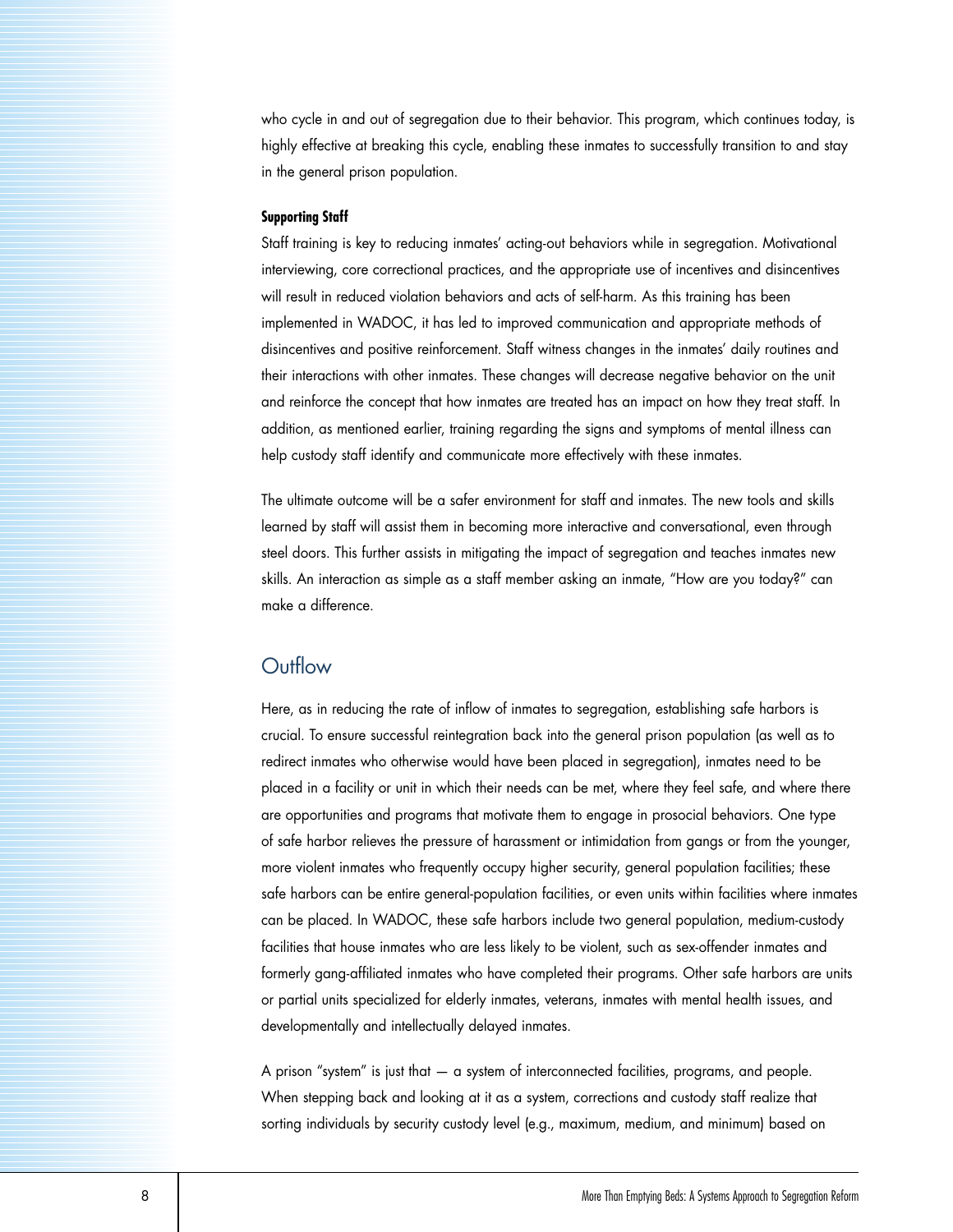their behavior is important. However, continuing to refine and specialize additional subsets of the population can lead to greater gains in facility safety. While maintaining the goal of placing inmates in the lowest custody level in which an inmate can safely be housed, WADOC also assesses inmates for mental health and developmental disabilities; their criminogenic risk, needs, responsivity factors, and other factors that can also impact their placement. Targeted programs and units not only make prisons safer but will also improve public safety outcomes.

It is critical to measure how many inmates transition from segregation back to the general prison population and to benchmark this against how many of these inmates return to segregation. This is a measure of internal recidivism and a key metric for success in segregation reform. In WADOC's Intensive Transition Program at Clallam Bay Corrections Center, an early study found an 80-percent success rate in keeping inmates from returning to segregation.

Ideally, there should be no releases directly from segregation to the community. Should they be necessary, as can be the case in a determinate sentencing state such as Washington, these releases should be a part of a standardized case-staffing procedure that allow for ample time and planning to mitigate the risks of releasing an inmate directly from segregation to the community.

Throughout the system, it is critical to pay attention to impacts and not just outcomes. Behind every set of inmate and prison data, there are stories that carry great historical meaning for the system and its future direction. Interact with staff to discover what is happening in real-time, and how that might relate to any emerging trends in the data.

## Summary

The use of segregation to manage prison populations is rightfully under scrutiny. It is a practice and a tool to reduce violence but is prone to overuse and abuse. When wrongly applied and overly applied, it may negatively impact physical, psychological, and behavioral health, increase the risk of violence in prison facilities, and increase the risk of crime in the community when inmates who have been negatively impacted by segregation are released from prison without the prosocial skills necessary to support them in leading a crime-free life. To make changes that are sustainable, correctional systems must commit to a thorough and thoughtful review and reform of the components that impact the use of segregation.

## Checklist for Segregation Reform

• Partner with a data analyst at the initial stages of reform, and maintain that partnership throughout the process to provide the critical linkage between operations and data. A data analyst can advise on what data are available to measure the success of an intervention and what new data infrastructures to build that are not currently available but will be needed in the future.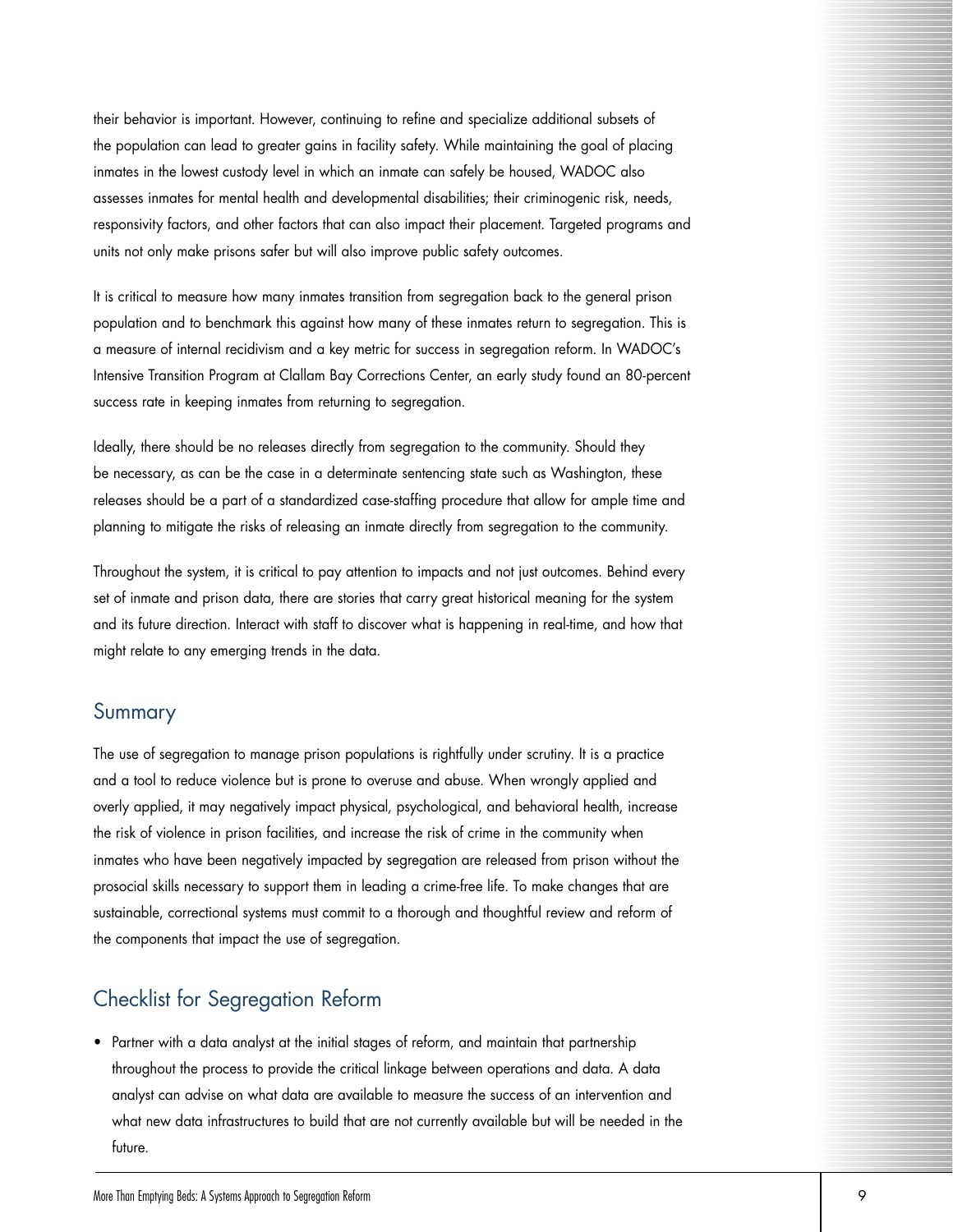• Analyze your segregation population to determine the reasons why inmates are placed in segregation and what services, programs, and safe harbors are needed to provide appropriate intervention in the least restrictive setting to ensure safety.

## Inflow:

- 1. Establish the number of inmates in segregation and their average length of stay as the core metrics.
- 2. Track violence throughout the prison system. Look at who commits violent acts, where they have occurred, and the specific types of behavior. Distinguish which violent acts are more serious, such as incidents involving multiple inmates, weapons, and serious injury or hospitalization.
- 3. Use deterrence-based strategies in high-security yards or those facilities that place the highest number of inmates in long-term segregation.
- 4. Utilize special placements for inmates with mental illness and intellectual disabilities.
- 5. Create "safe harbor" facilities and/or living units based on the needs of your population.

### Process:

- 1. Measure the quality of life in segregation units. These may also be proxy measures but should tell you something about the conditions of the segregation units in which inmates live and staff work. Track uses of force that take place in segregation and, of those, how many involve extraction of inmates from the cell. Track the type of staff assaults (usually spitting or throwing) that occur in segregation.
- 2. Know your high utilizers. This term usually refers to the small number of inmates who generate a large percentage of the problem behaviors that take place in segregation units (smearing, throwing, self-harm). Staff know them by name, but data on high-utilizers is best used to drive custom protocols that reduce any problem behavior they present and to monitor successful interventions.
- 3. Review the sanctioning authority of hearings officers.
- 4. Review the timelines associated with the segregation hearing process, and shorten the overall length of the process.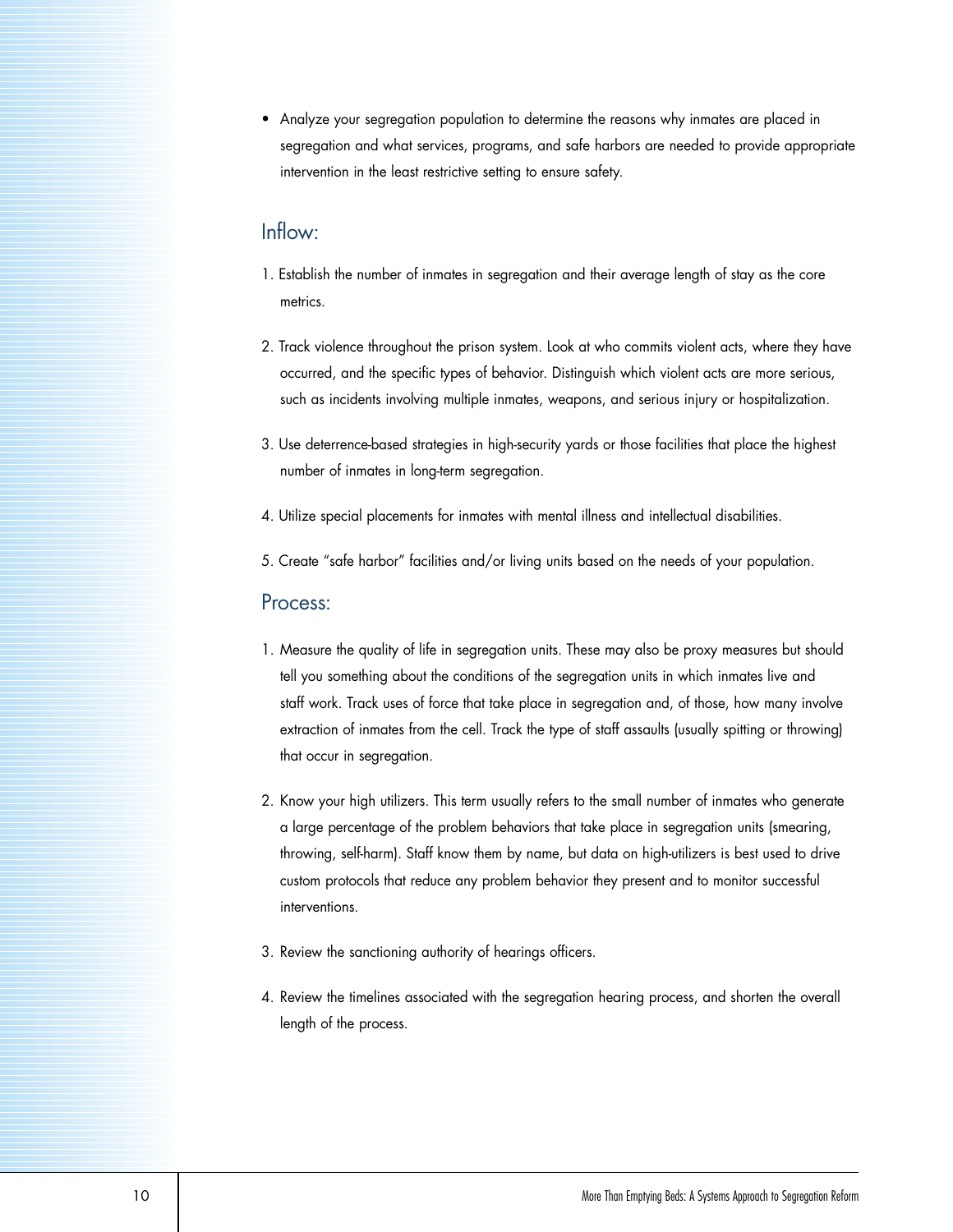- 5. Establish a centralized, multidisciplinary team to review and approve placement and release of inmates from long-term segregation.
- 6. Establish specialized congregate programs for inmates who are violent, mentally ill, and/ or those who repeatedly cycle through segregation. Track the percentage of the inmates in segregation who are receiving programming or congregate activity.

## Outflow:

- 1. Create "safe harbor" facilities and/or living units. The goal of post-segregation placement must be driven by opportunities for the inmate to succeed. This may require the addition of a "leap frog" approach rather than strict custody-classification scoring models. For example, consider transitioning inmates from segregation to medium custody rather than the highest general prison population custody level.
- 2. Track what happens to inmates after they are released from segregation to include the general population setting into which inmates transition. Be able to articulate how that setting will help them succeed and stay in the general population.
- 3. Measure and monitor the rate and outcomes of releases from segregation directly to the community.
- 4. Measure how many inmates transition from segregation back to the general population and benchmark that against how many of those inmates return.

## Training:

- 1. Implement training for custody staff to include Motivational Interviewing and Core Correctional Practices. Start with staff who manage segregation units and higher custody levels.
- 2. Implement training for custody staff on working with inmates with mental illness.
- 3. Give staff the opportunity to interact with data. This allows them to see the impact of their work and contribute to and engage in the system's continued improvement.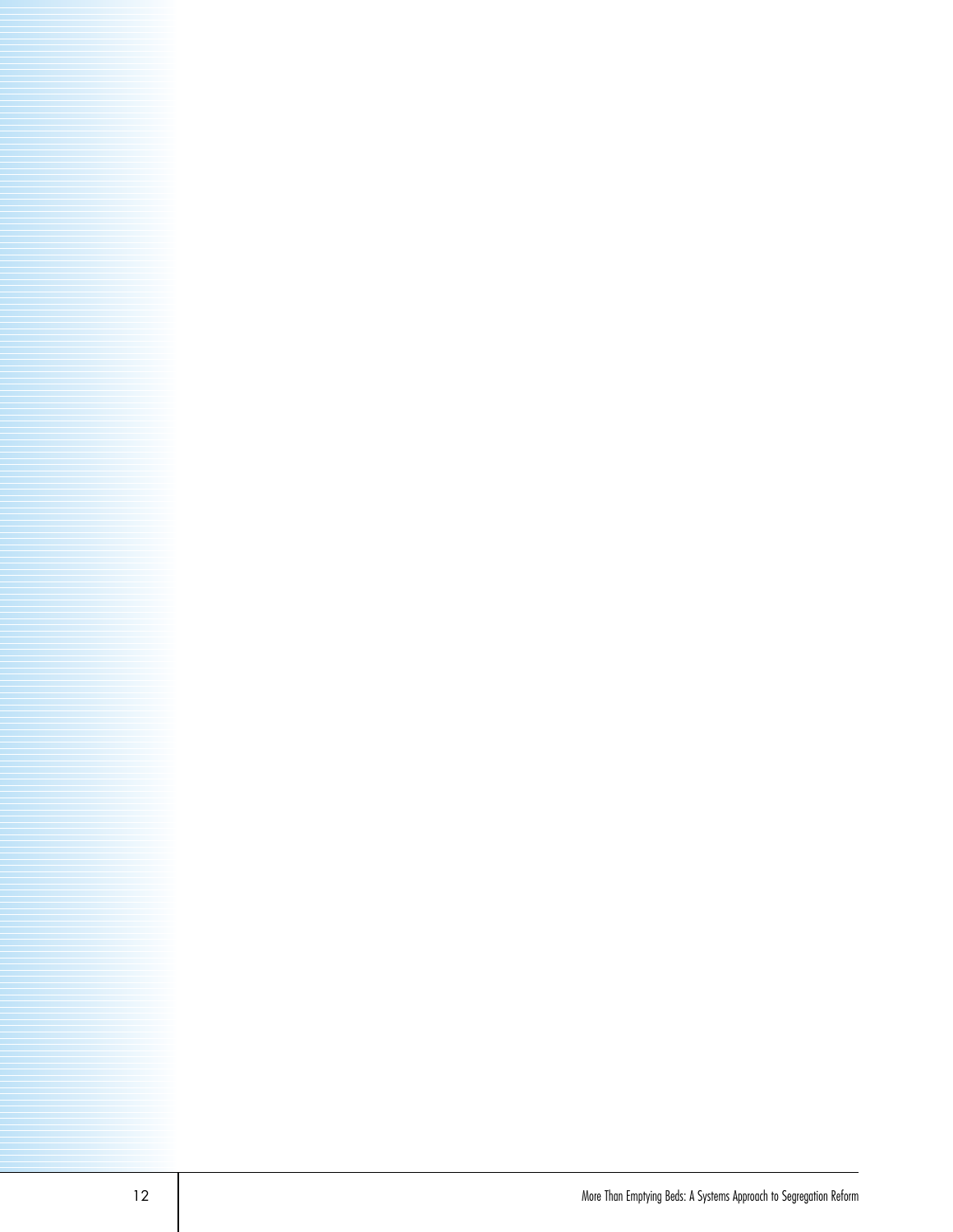## *Bureau of Justice Assistance Information*

BJA's mission is to provide leadership and services in grant administration and criminal justice policy to support local, state, and tribal justice strategies to achieve safer communities. For more information about BJA and its programs, contact:

#### Bureau of Justice Assistance

810 Seventh Street NW Washington, DC 20531 Phone: 202–616–6500 www.bja.gov/contactus.aspx Website: *www.bja.gov*

The BJA Clearinghouse, a component of the National Criminal Justice Reference Service, shares BJA program information with local, state, tribal, and federal agencies and community groups across the country. Information specialists provide reference and referral services, publication distribution, participation and support for conferences, and other networking and outreach activities. The clearinghouse can be contacted at:

Bureau of Justice Assistance Clearinghouse (National Criminal Justice Reference Service) **P.O. Box 6000 Rockville, MD 20849–6000 Toll free: 1–800–851–3420 Fax: 301–240–5830** Questions/comments: www.ncjrs.gov/App/ContactUs.aspx Website: www.ncjrs.gov

Clearinghouse staff are available Monday through Friday, 10 a.m. to 6 p.m. eastern time. Ask to be placed on the mailing list to receive BJA news and information.